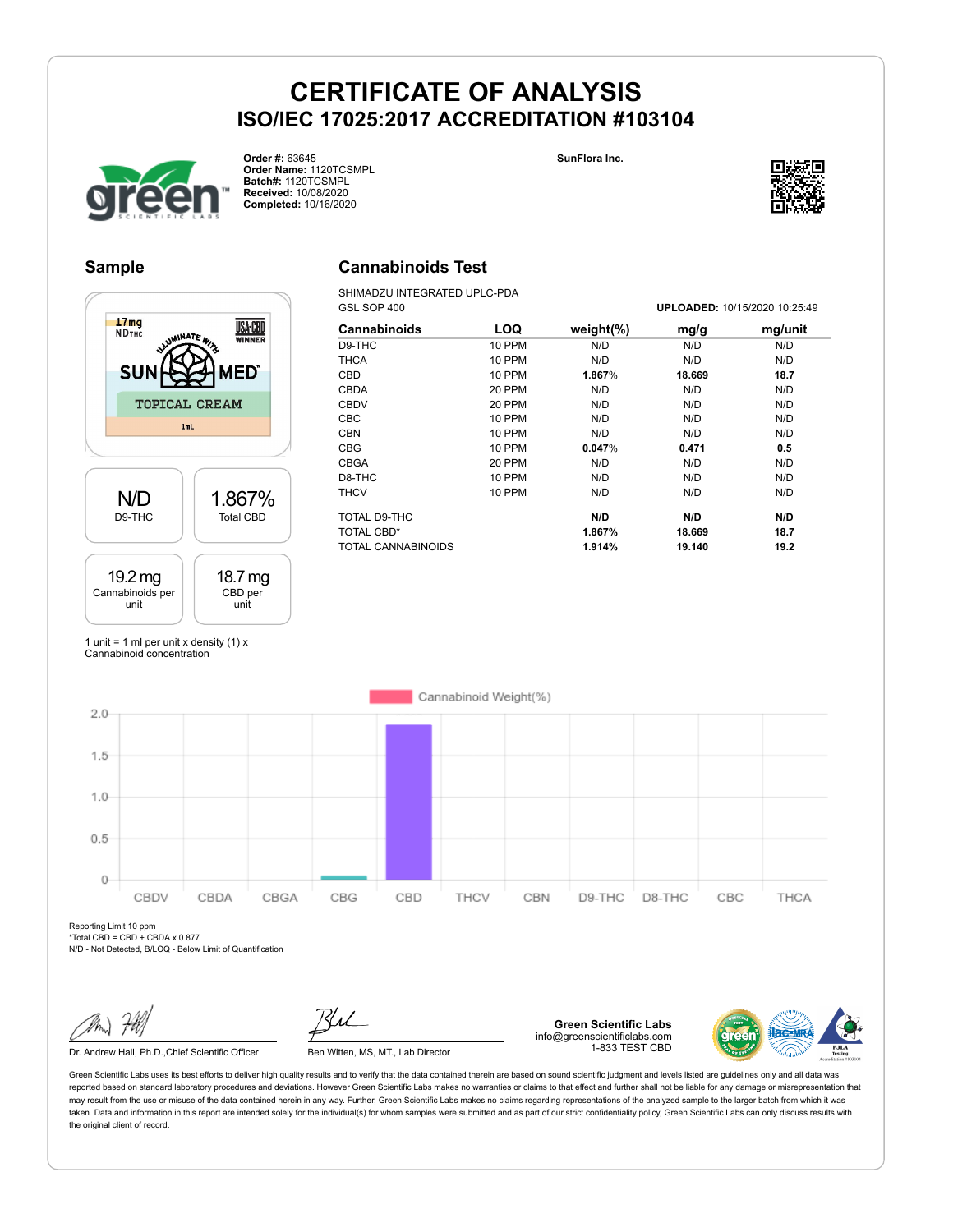GSL SOP 404



**Order #:** 63645 **Order Name:** 1120TCSMPL **Batch#:** 1120TCSMPL **Received:** 10/08/2020 **Completed:** 10/16/2020

**SunFlora Inc.**



**TERPENES: TOTAL (0.049%)**

Headspace GCMS - Shimadzu GCMS QP2020 with HS20

| <b>Terpene</b>         | Results (%)  | LOQ (%) | $LOD (\%)$ |
|------------------------|--------------|---------|------------|
| ALPHA-PINENE           | <b>B/LOQ</b> | 0.0067% | 0.0063%    |
| BETA-MYRCENE           | <b>B/LOQ</b> | 0.0067% | 0.0063%    |
| BETA-PINENE            | <b>B/LOQ</b> | 0.0067% | 0.0063%    |
| <b>CARYOPHYLLENE</b>   | B/LOQ        | 0.0067% | 0.0063%    |
| <b>EUCALYPTOL</b>      | 0.013%       | 0.0067% | 0.0063%    |
| <b>GAMMA-TERPINENE</b> | <b>B/LOQ</b> | 0.0067% | 0.0016%    |
| <b>LIMONENE</b>        | 0.009%       | 0.0067% | 0.0063%    |
| <b>LINALOOL</b>        | 0.007%       | 0.0067% | 0.0063%    |

**Terpenes Breakdown**

**Prepared:** 10/13/2020 21:43:34 **Uploaded:** 10/14/2020 17:23:45



#### **Top Terpenes Results:**



#### **Tested for but not present:**

CAMPHENE, 3-CARENE, ALPHA-TERPINENE, TRANS-BETA-OCIMENE, P-CYMENE, CIS-BETA-OCIMENE, TERPINOLENE, ISOPULEGOL, GERANIOL, HUMULENE, CIS-NEROLIDOL, TRANS-NEROLIDOL, GUAIOL, CARYOPHYLLENE OXIDE, ALPHA-BISABOLOL

Dr. Andrew Hall, Ph.D.,Chief Scientific Officer Ben Witten, MS, MT., Lab Director

**Green Scientific Labs** info@greenscientificlabs.com 1-833 TEST CBD

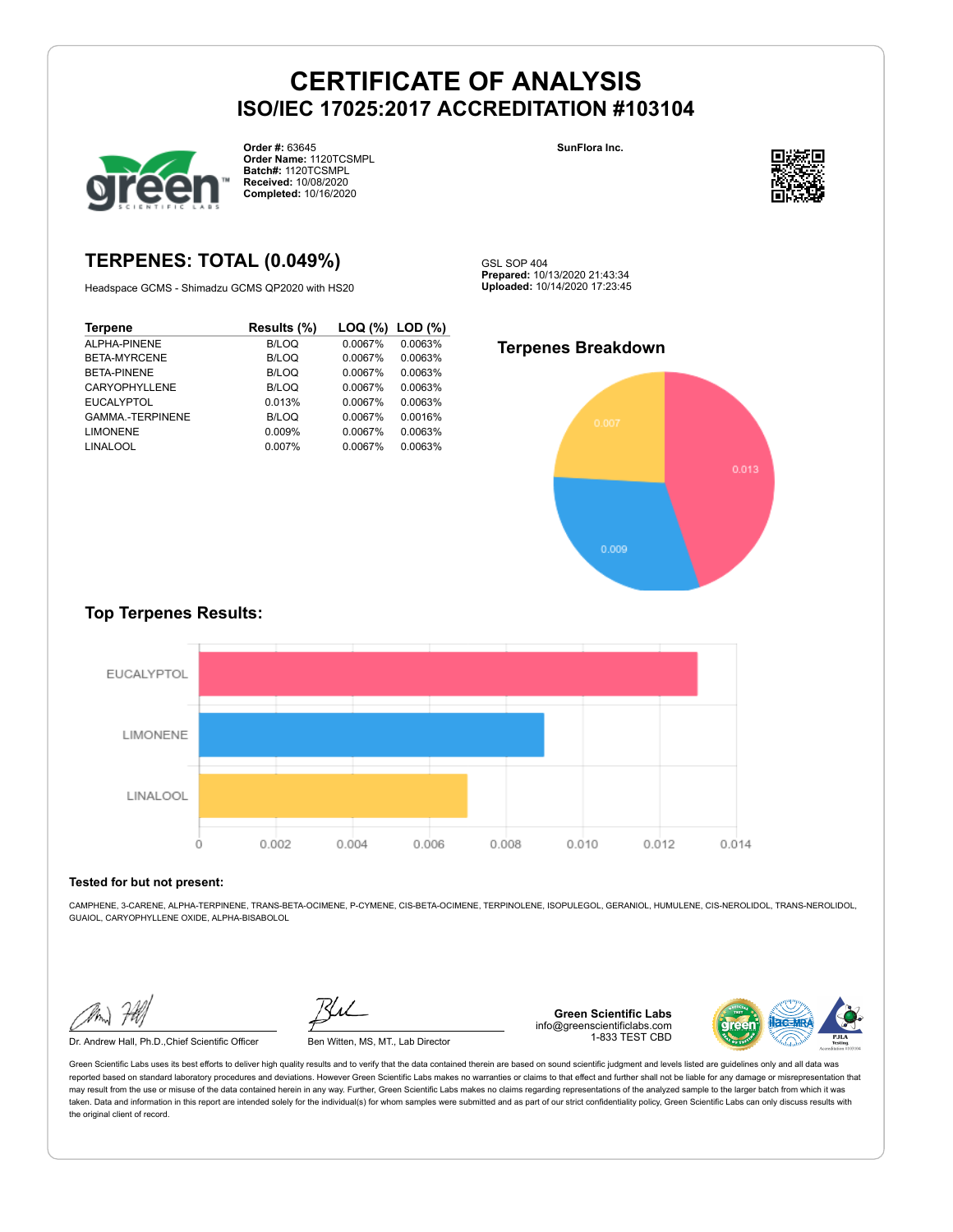

**Order #:** 63645 **Order Name:** 1120TCSMPL **Batch#:** 1120TCSMPL **Received:** 10/08/2020 **Completed:** 10/16/2020

**LOQ (ppm)**

**LOD (ppm)** **SunFlora Inc.**



**LOQ**

**LOD**

### **PESTICIDE ANALYSIS:**

LCMS-MS - Shimadzu LCMS-8060

GSL SOP 401 **PREPARED:** 10/13/2020 21:10:06 **UPLOADED:** 10/15/2020 12:34:41

GCMS-MS - Shimadzu GCMS-TQ8040

| Pesticide           | <b>Action Level</b><br>(ppm) | Results<br>(ppm) | LOQ<br>(ppm) | LOD<br>(ppm) |
|---------------------|------------------------------|------------------|--------------|--------------|
| <b>CAPTAN</b>       | 3.000                        | N/D              | 0.003        | 0.001        |
| <b>CHLORDANE</b>    | 0.100                        | N/D              | 0.003        | 0.001        |
| <b>CHLORFENAPYR</b> | 0.100                        | N/D              | 0.003        | 0.001        |
| <b>COUMAPHOS</b>    | 0.100                        | N/D              | 0.003        | 0.001        |

| <b>Pesticide</b>        | <b>Action Level Results LOQ LOD</b> |                   |       |       |
|-------------------------|-------------------------------------|-------------------|-------|-------|
|                         | (ppm)                               | (ppm) (ppm) (ppm) |       |       |
| <b>CYFLUTHRIN</b>       | 1.000                               | N/D               | 0.003 | 0.001 |
| <b>CYPERMETHRIN</b>     | 1.000                               | N/D               | 0.003 | 0.001 |
| PENTACHLORONITROBENZENE | 0.200                               | N/D               | 0.003 | 0.001 |

| Pesticide            | <b>Action Level Results</b><br>(ppm) | (ppm) | <b>LOQ</b><br>(ppm) | LOD<br>(ppm) |
|----------------------|--------------------------------------|-------|---------------------|--------------|
|                      |                                      |       |                     |              |
| <b>ABAMECTIN B1A</b> | 0.300                                | N/D   | 0.005               | 0.001        |
| <b>ACEPHATE</b>      | 3.000                                | N/D   | 0.001               | 0.001        |
| <b>ACEQUINOCYL</b>   | 2.000                                | N/D   | 0.001               | 0.001        |
| <b>ACFTAMIPRID</b>   | 3.000                                | N/D   | 0.005               | <u>በ በበ1</u> |

| <b>ACEPHATE</b>            | 3.000 | N/D | 0.001 | 0.001 |  |
|----------------------------|-------|-----|-------|-------|--|
| <b>ACEQUINOCYL</b>         | 2.000 | N/D | 0.001 | 0.001 |  |
| <b>ACETAMIPRID</b>         | 3.000 | N/D | 0.005 | 0.001 |  |
| <b>ALDICARB</b>            | 0.100 | N/D | 0.005 | 0.001 |  |
| <b>AZOXYSTROBIN</b>        | 3.000 | N/D | 0.001 | 0.001 |  |
| <b>BIFENAZATE</b>          | 3.000 | N/D | 0.005 | 0.001 |  |
| <b>BIFENTHRIN</b>          | 0.500 | N/D | 0.005 | 0.001 |  |
| <b>BOSCALID</b>            | 3.000 | N/D | 0.005 | 0.001 |  |
| CARBARYL                   | 0.500 | N/D | 0.003 | 0.001 |  |
| <b>CARBOFURAN</b>          | 0.100 | N/D | 0.001 | 0.001 |  |
| <b>CHLORANTRANILIPROLE</b> | 3.000 | N/D | 0.005 | 0.005 |  |
| <b>CHLORMEQUAT</b>         | 3.000 | N/D | 0.025 | 0.025 |  |
| <b>CHLORIDE</b>            |       |     |       |       |  |
| <b>CHLORPYRIFOS</b>        | 0.100 | N/D | 0.001 | 0.001 |  |
| <b>CLOFENTEZINE</b>        | 0.500 | N/D | 0.001 | 0.001 |  |
| <b>DAMINOZIDE</b>          | 0.100 | N/D | 0.005 | 0.001 |  |
| <b>DIAZINON</b>            | 0.200 | N/D | 0.001 | 0.001 |  |
| <b>DICHLORVOS</b>          | 0.100 | N/D | 0.005 | 0.001 |  |
| <b>DIMETHOATE</b>          | 0.100 | N/D | 0.001 | 0.001 |  |
| <b>DIMETHOMORPH</b>        | 3.000 | N/D | 0.005 | 0.001 |  |
| <b>ETHOPROPHOS</b>         | 0.100 | N/D | 0.001 | 0.001 |  |
| <b>ETOFENPROX</b>          | 0.100 | N/D | 0.001 | 0.001 |  |
| <b>ETOXAZOLE</b>           | 1.500 | N/D | 0.010 | 0.005 |  |
| <b>FENHEXAMID</b>          | 3.000 | N/D | 0.005 | 0.001 |  |
| <b>FENOXYCARB</b>          | 0.100 | N/D | 0.005 | 0.001 |  |
| <b>FENPYROXIMATE</b>       | 2.000 | N/D | 0.001 | 0.001 |  |
| <b>FIPRONIL</b>            | 0.100 | N/D | 0.003 | 0.001 |  |
| <b>FLONICAMID</b>          | 2.000 | N/D | 0.025 | 0.010 |  |
| <b>FLUDIOXONIL</b>         | 3.000 | N/D | 0.003 | 0.001 |  |
| <b>HEXYTHIAZOX</b>         | 2.000 | N/D | 0.005 | 0.001 |  |
|                            |       |     |       |       |  |

| <b>Pesticide</b>       | <b>Action Level</b> | <b>Results</b> | LOQ   | LOD   |
|------------------------|---------------------|----------------|-------|-------|
|                        | (ppm)               | (ppm)          | (ppm) | (ppm) |
| <b>IMAZALIL</b>        | 0.100               | N/D            | 0.005 | 0.001 |
| <b>IMIDACLOPRID</b>    | 3.000               | N/D            | 0.005 | 0.001 |
| KRESOXIM-METHYL        | 1.000               | N/D            | 0.010 | 0.005 |
| <b>MALATHION</b>       | 2.000               | N/D            | 0.005 | 0.001 |
| METALAXYL              | 3.000               | N/D            | 0.001 | 0.001 |
| <b>METHIOCARB</b>      | 0.100               | N/D            | 0.005 | 0.001 |
| <b>METHOMYL</b>        | 0.100               | N/D            | 0.001 | 0.001 |
| <b>MEVINPHOS</b>       | 0.100               | N/D            | 0.001 | 0.001 |
| <b>MYCLOBUTANIL</b>    | 3.000               | N/D            | 0.005 | 0.001 |
| <b>NALED</b>           | 0.500               | N/D            | 0.005 | 0.001 |
| <b>OXAMYL</b>          | 0.500               | N/D            | 0.001 | 0.001 |
| <b>PACLOBUTRAZOL</b>   | 0.100               | N/D            | 0.005 | 0.001 |
| <b>PERMETHRINS</b>     | 1.000               | N/D            | 0.005 | 0.001 |
| <b>PHOSMET</b>         | 0.200               | N/D            | 0.005 | 0.001 |
| <b>PIPERONYL</b>       | 3.000               | N/D            | 0.001 | 0.001 |
| <b>BUTOXIDE</b>        |                     |                |       |       |
| <b>PRALLETHRIN</b>     | 0.400               | N/D            | 0.005 | 0.005 |
| <b>PROPICONAZOLE</b>   | 1.000               | N/D            | 0.010 | 0.005 |
| <b>PROPOXUR</b>        | 0.100               | N/D            | 0.001 | 0.001 |
| <b>PYRETHRINS</b>      | 1.000               | N/D            | 0.005 | 0.005 |
| (PYRETHRIN I)          |                     |                |       |       |
| <b>PYRIDABEN</b>       | 3.000               | N/D            | 0.005 | 0.001 |
| SPINETORAM             | 3.000               | N/D            | 0.001 | 0.001 |
| SPINOSAD               | 3.000               | N/D            | 0.001 | 0.001 |
| <b>SPIROMESIFEN</b>    | 3.000               | N/D            | 0.005 | 0.001 |
| <b>SPIROTETRAMAT</b>   | 3.000               | N/D            | 0.001 | 0.001 |
| SPIROXAMINE            | 0.100               | N/D            | 0.001 | 0.001 |
| <b>TEBUCONAZOLE</b>    | 1.000               | N/D            | 0.005 | 0.001 |
| <b>THIACLOPRID</b>     | 0.100               | N/D            | 0.001 | 0.001 |
| <b>THIAMETHOXAM</b>    | 1.000               | N/D            | 0.001 | 0.001 |
| <b>TRIFLOXYSTROBIN</b> | 3.000               | N/D            | 0.001 | 0.001 |

 $N/D = N$ ot Detected, A/LOQ = Above LOQ Level, B/LOQ = Below LOQ Level, B/LOD = Below LOD Level

Dr. Andrew Hall, Ph.D., Chief Scientific Officer Ben Witten, MS, MT., Lab Director

**Green Scientific Labs** info@greenscientificlabs.com 1-833 TEST CBD

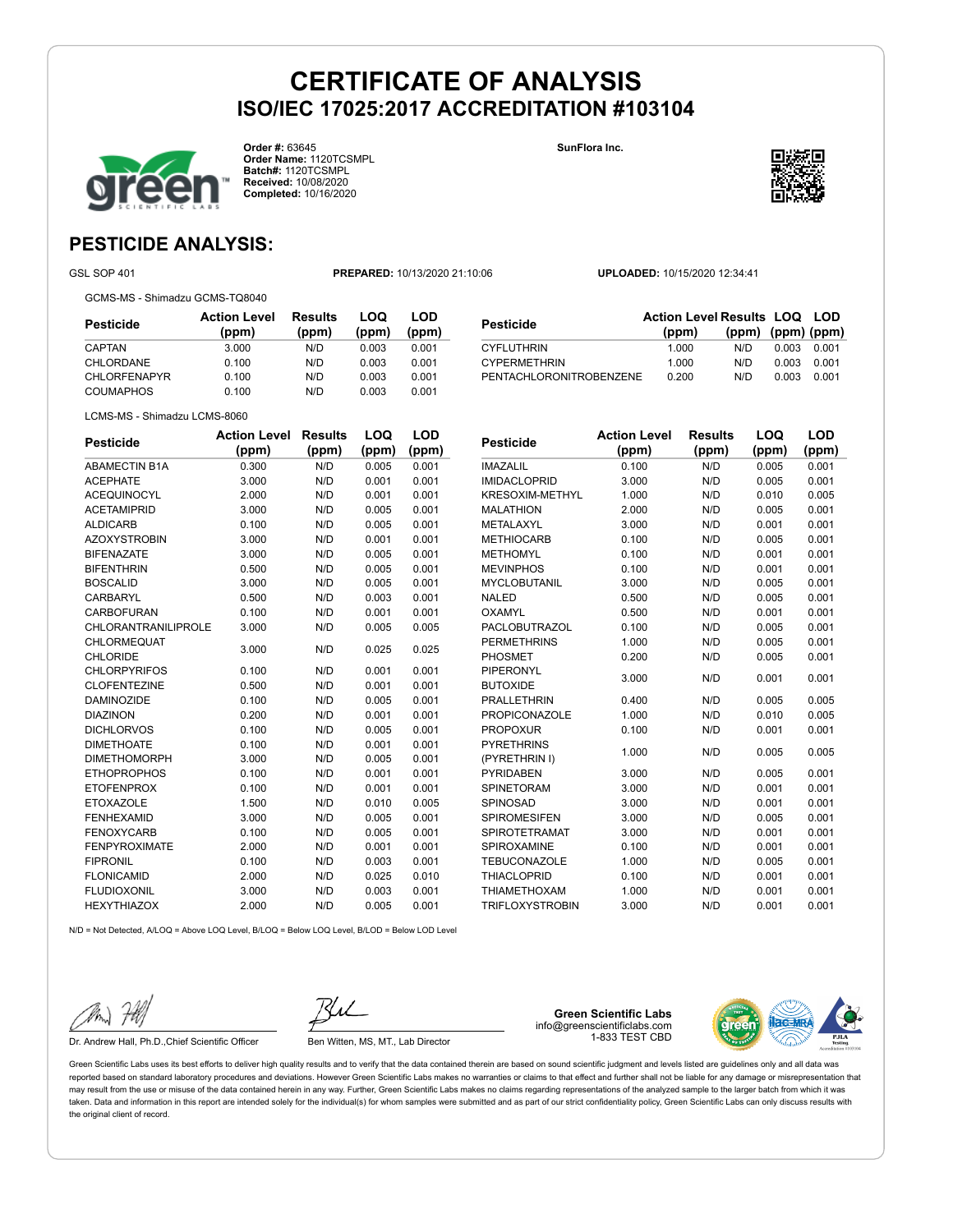

**Order #:** 63645 **Order Name:** 1120TCSMPL **Batch#:** 1120TCSMPL **Received:** 10/08/2020 **Completed:** 10/16/2020

**SunFlora Inc.**



### **RESIDUAL SOLVENTS:**

Headspace GCMS - Shimadzu GCMS QP2020 with HS20

GSL SOP 405 **Prepared:** 10/13/2020 21:40:06 **Uploaded:** 10/14/2020 13:25:01

| <b>Residual Solvent</b>  | <b>Action Level (ppm)</b> | Results (ppm) | LOQ (ppm) | LOD (ppm) |
|--------------------------|---------------------------|---------------|-----------|-----------|
| 1,1-DICHLOROETHENE       | 8                         | N/D           | 0.63      | 0.63      |
| 1,2- DICHLOROETHANE      | $\overline{2}$            | N/D           | 0.12      | 0.02      |
| <b>ACETONE</b>           | 5,000                     | N/D           | 140       | 20        |
| <b>ACETONITRILE</b>      | 410                       | N/D           | 25        | 1         |
| <b>BENZENE</b>           |                           | N/D           |           | 0.5       |
| <b>BUTANE</b>            | 5,000                     | N/D           | 50        | 10        |
| <b>CHLOROFORM</b>        |                           | N/D           |           | 0.5       |
| CIS 1,2-DICHLOROETHENE   | 5                         | N/D           | 0.73      | 0.18      |
| <b>ETHANOL</b>           | 5,000                     | N/D           | 140       | 20        |
| ETHYL ACETATE            | 5,000                     | N/D           | 140       | 20        |
| <b>ETHYL ETHER</b>       | 5,000                     | N/D           | 140       | 20        |
| ETHYLENE OXIDE           |                           | N/D           | 0         | 0         |
| <b>ISOPROPYL ALCOHOL</b> | 5,000                     | N/D           | 140       | 20        |
| <b>METHANOL</b>          | 3,000                     | N/D           | 100       | 20        |
| METHYLENE CHLORIDE       | 125                       | N/D           | 0.15      | 0.15      |
| N-HEPTANE                | 5,000                     | N/D           | 140       | 20        |
| N-HEXANE                 | 290                       | N/D           | 18        | 10        |
| <b>PENTANE</b>           | 5,000                     | N/D           | 140       | 20        |
| PROPANE                  | 5,000                     | N/D           | 20        |           |
| <b>TOLUENE</b>           | 890                       | N/D           | 53        |           |
| TRANS 1,2-DICHLOROETHENE | 5                         | N/D           | 0.73      | 0.18      |
| <b>TRICHLOROETHENE</b>   |                           | N/D           |           | 0.5       |
| <b>XYLENES</b>           | 150                       | N/D           | 130       | 20        |

**Notes**

Ethanol is part of the flavoring

Dr. Andrew Hall, Ph.D., Chief Scientific Officer Ben Witten, MS, MT., Lab Director

**Green Scientific Labs** info@greenscientificlabs.com 1-833 TEST CBD

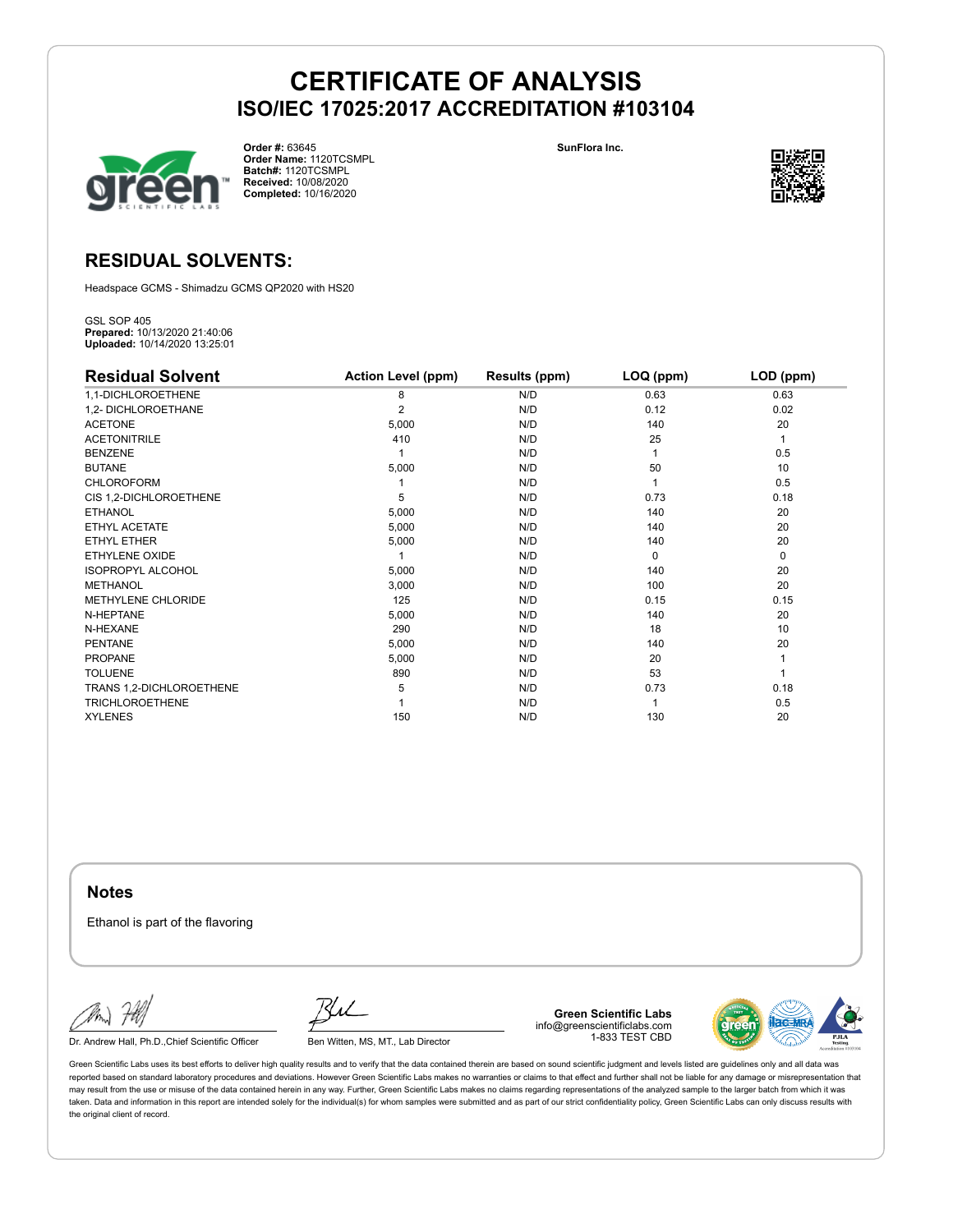

**Order #:** 63645 **Order Name:** 1120TCSMPL **Batch#:** 1120TCSMPL **Received:** 10/08/2020 **Completed:** 10/16/2020

**SunFlora Inc.**

**Microbial Analysis** GSL SOP 406 **Uploaded:** 10/14/2020 19:07:07



#### **Microbial Analysis:**

fa PCR - Agilent AriaMX

# **MICROBIAL ANALYSIS:**

PCR - Agilent AriaMX

| <b>Test</b>          | <b>SOP</b> | Test Method | <b>Device Used</b> | <b>LOD</b>                          | <b>Allowable</b><br><b>Criteria</b> | <b>Actual Result Pass/Fail</b> |             |
|----------------------|------------|-------------|--------------------|-------------------------------------|-------------------------------------|--------------------------------|-------------|
| TOTAL YEAST AND MOLD | 406.01     | USP 61/62+  | <b>ARIAMX PCR</b>  | CFU/G BY<br><b>SAMPLE</b><br>TYPE** | 1.000 CFU/G                         | NOT DETECTED                   | <b>PASS</b> |
| STEC E. COLI*        | 406.01     | USP 61/62+  | <b>ARIAMX PCR</b>  | CFU/G**                             | DETECT/NOT<br>DETECTED              | NOT DETECTED                   | <b>PASS</b> |
| PATHOGENIC E. COLI   | 406.01     | USP 61/62+  | <b>ARIAMX PCR</b>  | CFU/G**                             | DETECT/NOT<br><b>DETECTED</b>       | NOT DETECTED                   | <b>PASS</b> |
| SALMONELLA*          | 406.01     | USP 61/62†  | <b>ARIAMX PCR</b>  | CFU/G**                             | DETECT/NOT<br><b>DETECTED</b>       | NOT DETECTED                   | <b>PASS</b> |

† USP 61 (enumeration of bacteria TAC, TYM, and ENT/Coliform), USP 62 (identifying specific species E.coli Aspergillus etc)

\* STEC and Salmonella run as Multiplex

\*\* CFU/g Calculation based on MIP/Extract matrix \*\*\* Flavus = 2 Copies of DNA / Fumigatis = 2 Copies of DNA Niger = 20 Copies of DNA / Terrus = 10 copies of DNA

Dr. Andrew Hall, Ph.D., Chief Scientific Officer Ben Witten, MS, MT., Lab Director

**Green Scientific Labs** info@greenscientificlabs.com 1-833 TEST CBD